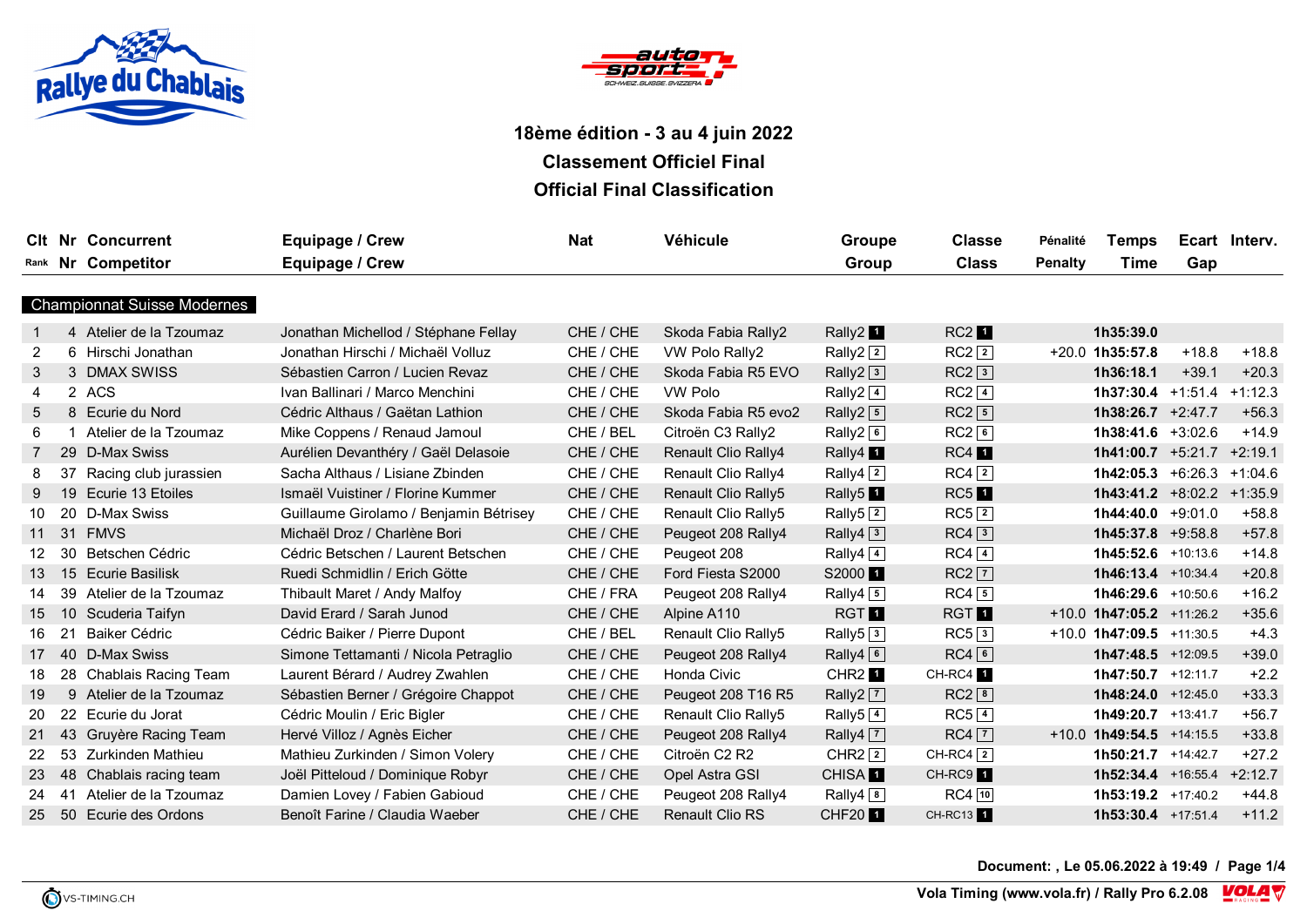



|    |    | <b>CIt Nr Concurrent</b>                 | <b>Equipage / Crew</b>                        | <b>Nat</b> | Véhicule                   | Groupe                         | <b>Classe</b>          | Pénalité       | <b>Temps</b>                               |                      | Ecart Interv. |
|----|----|------------------------------------------|-----------------------------------------------|------------|----------------------------|--------------------------------|------------------------|----------------|--------------------------------------------|----------------------|---------------|
|    |    | Rank Nr Competitor                       | Equipage / Crew                               |            |                            | Group                          | <b>Class</b>           | <b>Penalty</b> | <b>Time</b>                                | Gap                  |               |
| 26 |    | 25 Racing Team Jurassien                 | Stéphane Gobalet / Mégane Gobalet             | CHE / CHE  | Renault Clio Rally5        | Rally $5\overline{5}$          | $RC5$ <sup>5</sup>     |                | $+1:00.0$ 1h54:08.9 $+18:29.9$             |                      | $+38.5$       |
| 27 |    | 32 Racing Team Nyonnais                  | Philippe Broussoux / Didier Rappo             | CHE / CHE  | <b>Renault Clio</b>        | CHISN <sup>1</sup>             | CH-RC10 1              |                | 1h54:24.3 +18:45.3                         |                      | $+15.4$       |
| 28 |    | 49 Nanchen Jérome                        | Jérome Nanchen / Ryan Monnet                  | CHE / CHE  | Ford Puma                  | CHISA $\boxed{2}$              | $CH-RC9$ <sup>2</sup>  |                | 1h54:35.0 +18:56.0                         |                      | $+10.7$       |
| 29 | 51 | Atelier de la Tzoumaz                    | Jean-Albert Ferrez / Mario Rossi              | CHE / CHE  | Renault Clio Rally5        | Rally5 <sup>6</sup>            | $RC5$ <sup>6</sup>     |                | $1h55:50.0$ +20:11.0                       |                      | $+1:15.0$     |
| 30 |    | 42 Écurie du Jorat                       | Maurice Brera / Pierre-Alain Forestier        | CHE / CHE  | Peugeot 208 Rally4         | Rally4 <sup>9</sup>            | $RC4$ [11]             |                | $+10:30.0$ 1h56:12.1 $+20:33.1$            |                      | $+22.1$       |
| 31 | 33 | Ecurie des 13 Etoiles                    | Laurent Rossi / Timothée Perruchoud           | CHE / CHE  | Peugeot 206 XS             | CHISA <sub>3</sub>             | $CH-RC9$ <sup>3</sup>  |                | <b>1h58:50.2</b> +23:11.2                  |                      | $+2:38.1$     |
| 32 | 11 | Winiger William                          | William Winiger / Sébastien Coquoz            | CHE / CHE  | Porsche Cayman S           | CHGTS <sup>1</sup>             | CH-RC14 1              |                | 1h59:47.1 +24:08.1                         |                      | $+56.9$       |
| 33 |    | 54 Aebi Claude                           | Claude Aebi / Justin Vuffray                  | CHE / CHE  | <b>Renault Clio RS</b>     | CHISN $\sqrt{2}$               | $CH-RC10$ <sup>2</sup> |                | $2h01:03.3$ +25:24.3 +1:16.2               |                      |               |
| 34 |    | 55 Chablais Racing Team                  | Alexandre Cruz / Mandy Zwahlen                | CHE / CHE  | Renault Clio RS Ragnotti   | CHISN <sup>3</sup>             | $CH-RC10$ 3            |                | $2h02:04.8$ +26:25.8 +1:01.5               |                      |               |
| 35 |    | 26 Atelier de la Tzoumaz                 | Jean-Yves Dayer / Anaïs Pralong               | CHE / CHE  | Renault Clio Rally5        | Rally <sub>5</sub> $\boxed{7}$ | $RC5$ $\boxed{7}$      |                | +4:10.0 2h11:00.1                          | $+35:21.1$ $+8:55.3$ |               |
| 36 |    | 5 Chablais Racing Team                   | Sergio Pinto / Sophie Barras                  | CHE / CHE  | Alpine A110                | RGT[2]                         | RGT[2]                 |                | $+50:00.0$ 2h33:24.0 $+57:45.0$ $+22:23.9$ |                      |               |
|    |    |                                          |                                               |            |                            |                                |                        |                |                                            |                      |               |
|    |    | Liste des Abandons / List of withdrawals |                                               |            |                            |                                |                        |                |                                            |                      |               |
|    |    | 7 Rappaz Joël                            | Joël Rappaz / Kévin Bronner                   | CHE / FRA  | VW Polo Gti R5             | Rally2                         | RC <sub>2</sub>        |                |                                            |                      |               |
|    |    | 18 Team Rally Top                        | Beat Wyssen / Janine Wyssen                   | CHE / CHE  | Abarth 124 Spider Rally    | <b>RGT</b>                     | <b>RGT</b>             |                |                                            |                      |               |
|    |    | 12 D-Max Swiss                           | Jean-Philippe Radoux / François Forclaz       | CHE / CHE  | Mitsubishi Lancer EVO X R4 | CHA <sub>8</sub>               | CH-RC1                 |                |                                            |                      |               |
|    |    | 16 ACS                                   | Patrick Müller / Bruno Dos Santos             | CHE / CHE  | Subaru Impreza WRX STI     | CHA1                           | CH-RC1                 |                |                                            |                      |               |
|    |    | 59 Lathion Nicolas                       | Nicolas Lathion / Mélanie Tendille            | CHE / FRA  | Renault Clio Rally4        | Rally4                         | RC4                    |                |                                            |                      |               |
|    |    | 14 Ecurie des Ordons                     | Xavier Carrard / Gilbert Balet                | CHE / CHE  | Mitsubishi Lancer Evo IX   | CHA8                           | CH-RC1                 |                |                                            |                      |               |
|    |    | 52 Racing Club Jurassien                 | Clément Piquerez / Adrien Piquerez            | CHE / CHE  | Citroën C <sub>2</sub>     | Rally4                         | RC4                    |                |                                            |                      |               |
|    |    | 17 Atelier de la Tzoumaz                 | Xavier Craviolini / Yannick Micheloud         | CHE / CHE  | Abarth 124 Spider Rally    | <b>RGT</b>                     | <b>RGT</b>             |                |                                            |                      |               |
|    |    | 45 Atelier de La Tzoumaz                 | Kevin Marzolo / Grégory Besse                 | CHE / CHE  | Citroën DS3 R3T 1.6        | R <sub>3</sub>                 | RC4                    |                |                                            |                      |               |
|    |    | 24 D-Max Swiss                           | Yoan Loeffler / Gaetan Aubry                  | CHE / CHE  | Renault Clio Rally5        | Rally <sub>5</sub>             | RC <sub>5</sub>        |                |                                            |                      |               |
|    |    | 57 Kilchenmann Alphonse                  | Alphonse Kilchenmann / Jacqueline Kilchenmann | CHE / CHE  | Suzuki Swift               | CHN <sub>1</sub>               | CH-RC8                 |                |                                            |                      |               |
|    |    | 58 Squadra Corse Quadrifoglio            | Oleg Raas / Lorenzo Molteni                   | CHE / CHE  | Peugeot 106 S16            | <b>CHISN</b>                   | CH-RC10                |                |                                            |                      |               |
|    |    | 36 Ecurie du Jorat                       | Antoine Maire / Pascal Schmid                 | CHE / CHE  | Renault Twingo             | CHR1                           | CH-RC5                 |                |                                            |                      |               |
|    |    | 34 Racing Team Nyonnais                  | Fabien Sippel / Steve Niederhauser            | CHE / CHE  | Honda Civic Type R         | CHR <sub>2</sub>               | CH-RC4                 |                |                                            |                      |               |
|    |    | 56 Claire Quentin                        | Quentin Claire / Gabriel Claire               | CHE / CHE  | Peugeot 106S16             | <b>CHISA</b>                   | CH-RC9                 |                |                                            |                      |               |

**Document: , Le 05.06.2022 à 19:49 / Page 2/4**

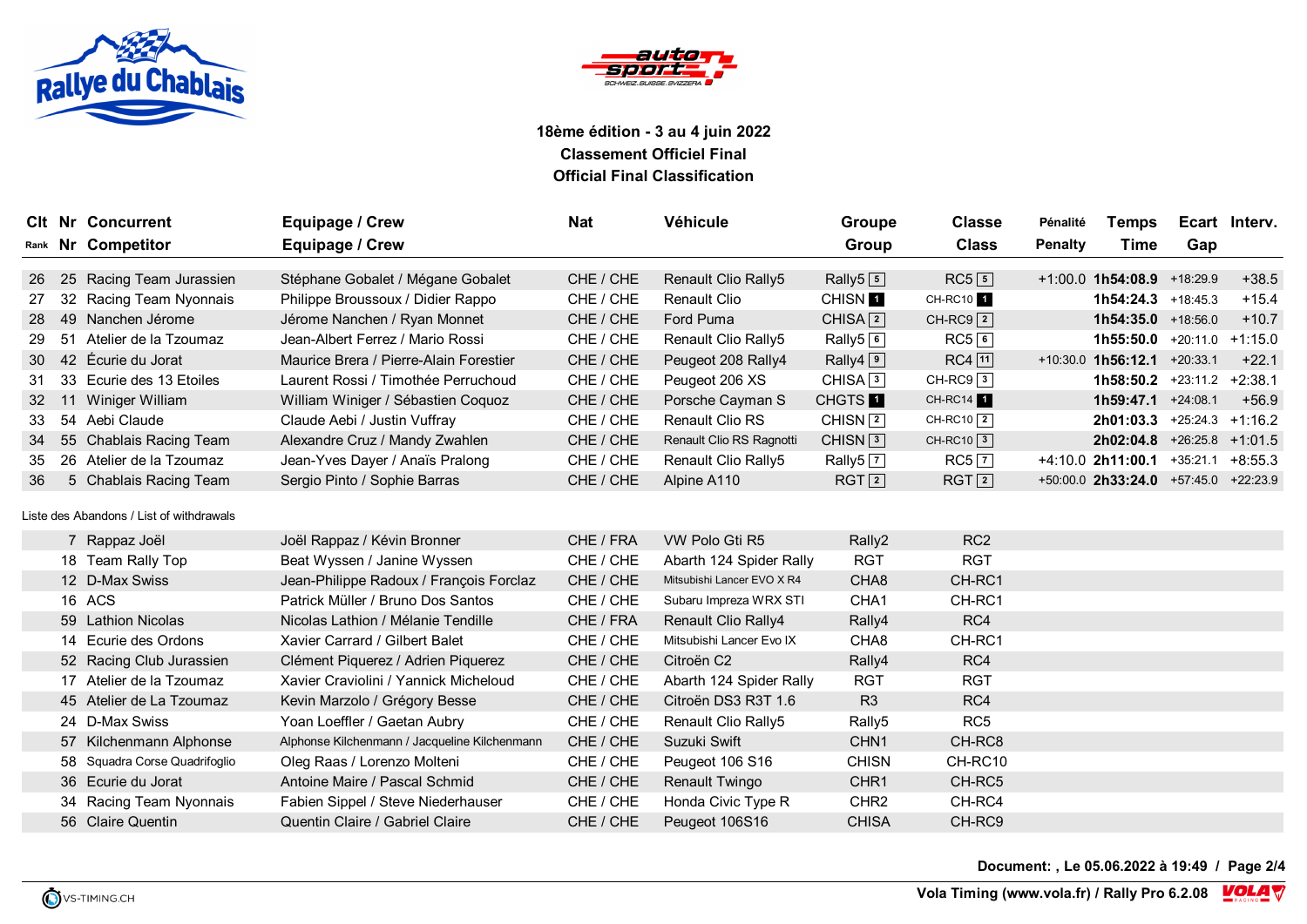



| <b>CIt Nr Concurrent</b><br>Rank Nr Competitor | Equipage / Crew<br>Equipage / Crew | <b>Nat</b> | Véhicule          | Groupe<br>Group | <b>Classe</b><br>Class | Pénalité<br><b>Penalty</b> | Temps<br><b>Time</b> | Ecart Interv.<br>Gap |  |
|------------------------------------------------|------------------------------------|------------|-------------------|-----------------|------------------------|----------------------------|----------------------|----------------------|--|
| 35 Atelier de la Tzoumaz                       | José Matos / Telmo Matos           | CHE / CHE  | Citroën C2 R2 Max | Rally4          | RC4                    |                            |                      |                      |  |

**Document: , Le 05.06.2022 à 19:49 / Page 3/4**